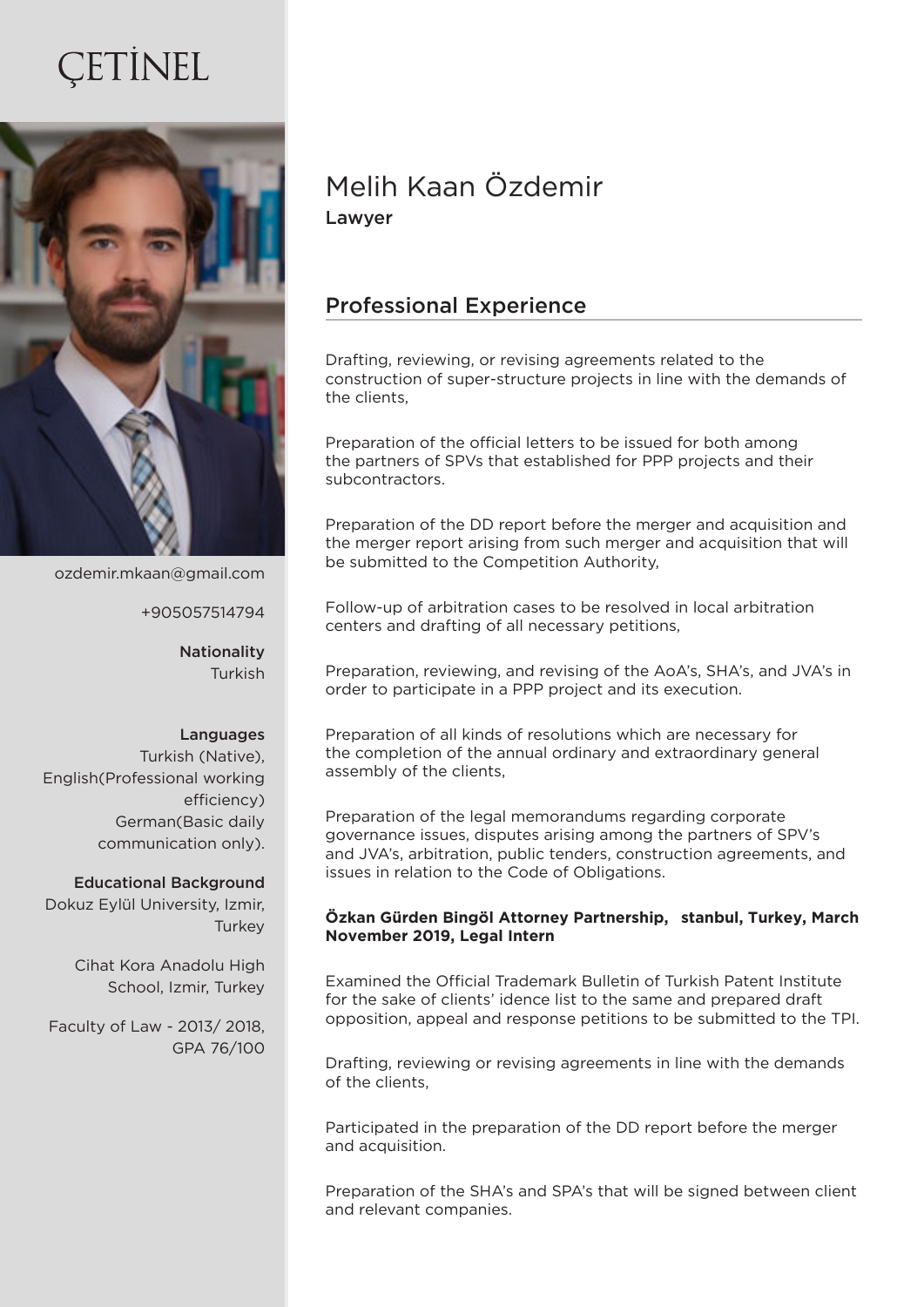

www.ycetinel.av.tr Poyracık Sok. No.51/3 Nişantaşı İstanbul/Türkiye Preparation of all kinds of resolutions which are necessary for the completion of the annual ordinary and extraordinary general assembly of the clients.

Preparation of the report that states the current position of the clients in terms of data protection and preparation of all necessary protocols and clarification texts in order to comply with Law on the Protection of Personal Data and all relevant regulations.

Execution of all necessary transactions to start the liquidation process of client and attending negotiations in order to resolve disputes which have been arisen during liquidation process.

Drafting the legal memorandums on commercial law, labor law, data protection law and energy law in line with the demands of the client.

Drafting the notification form which shall be submitted to Turkish Competition Authority in order to obtain its permission due to the merger and acquisition transactions between the client and relevant companies.

#### **Kenaroglu Law Firm, istanbul, Turkey, August- February 2019, Legal Intern**

Represented the firm's local and international clients mainly in trademark, design and unfair competition connected matters as a litigator and trademark attorney.

Examined the Official Trademark Bulletin of Turkish Patent Institute for the sake of clients' trademarks and reported the detected trademarks to clients.

Prepared preliminary research reports for senior attorneys and partners in connection with trademark infringements. Examined the clients' evidences to be submitted to the Intellectual Property Courts and TPI in detail and prepared the detailed evidence list to the same.

Prepared draft opposition, appeal and response petitions to be submitted to the TPI.

Checked the current status of the client's applications and oppositions within the online database of TPI and reported the current phases of the same to the clients in detail.

Followed up the Enforcement proceedings within the execution offices and attended the hearings before the Enforcement Courts.